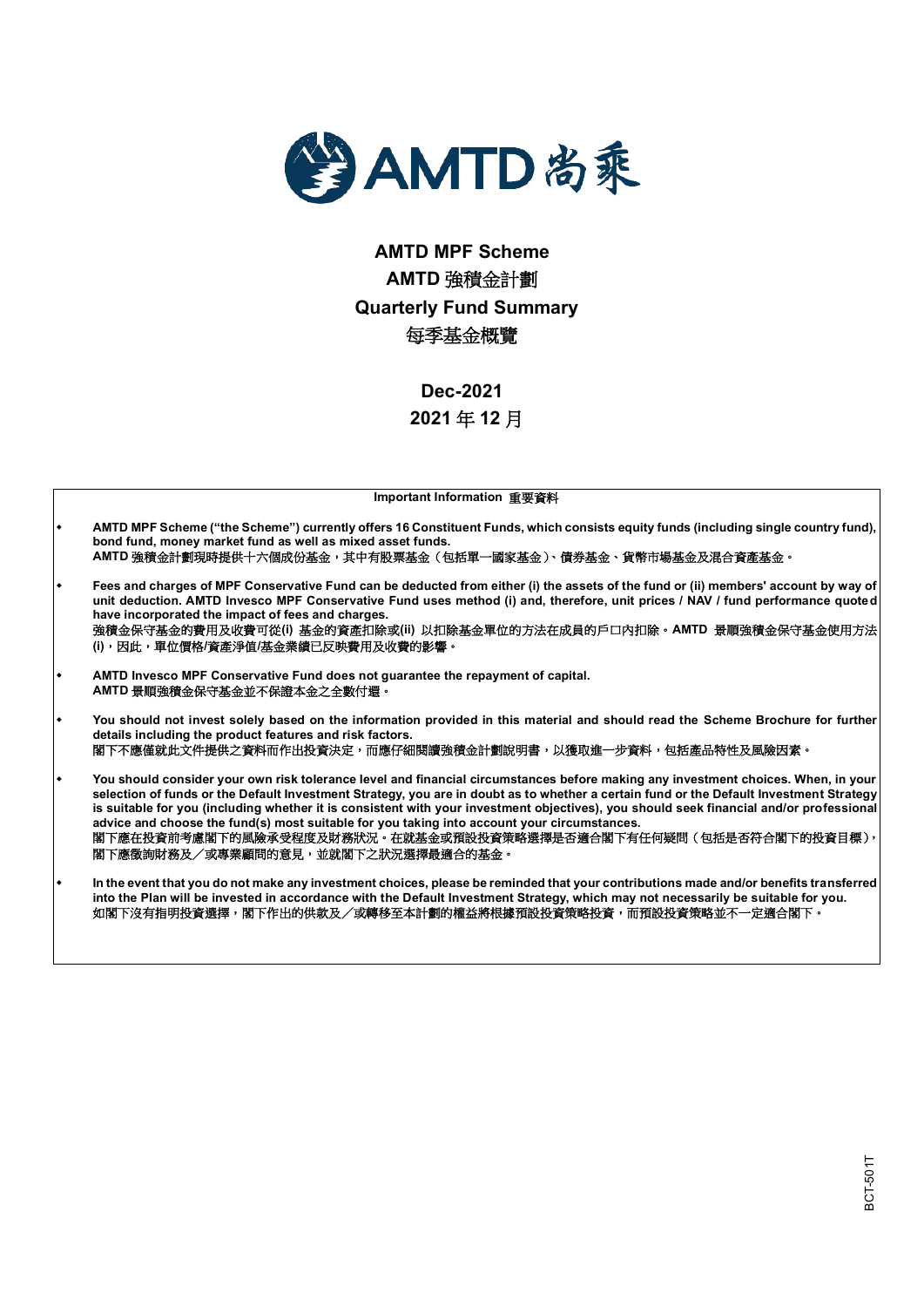

## **AMTD MPF Scheme AMTD** 強積金計劃

**AMTD Allianz Choice Stable Growth Fund AMTD** 安聯精選穩定增長基金

**As at 31-Dec-2021** 截至 **2021** 年 **12** 月 **31** 日

#### **Investment Objective** 投資目標

To achieve a stable overall return over the long term by investing solely in the Allianz Choice Stable Growth Fund (an APIF and a sub-fund of the Allianz Global Investors Choice Fund) which in turn invests in a diversified portfolio of global equities and fixed-interest securities.

透過只投資於安聯精選穩定增長基金(為核准基金及安聯精選基金旗下的附屬基 金),從而投資於多元化環球股票及定息證券的組合,達致長期穩定的整體回報。

## **Fund Performance** 基金表現 **<sup>1</sup>**



#### **Cumulative Return** 累積回報 **(%)**

|            |          |       |        |        |          | <b>Since</b> |
|------------|----------|-------|--------|--------|----------|--------------|
| <b>YTD</b> | 3 mths   | 1 vr  | 3 yrs  | 5 yrs  | $10$ vrs | Launch       |
| 年初至今       | 三個月      | 一任    | 三年     | 五年     | 十年       | 成立至今         |
| 0.26%      | $-0.03%$ | 0.26% | 28.68% | 37.87% | 56.47%   | 65.43%       |

**Annualized Return** 年率化回報 **(% p.a.)**

|       |       |       |        | <b>Since</b> |  |
|-------|-------|-------|--------|--------------|--|
| 1 yr  | 3 yrs | 5 yrs | 10 yrs | Launch       |  |
| 一年    | 三年    | 五年    | 十年     | 成立至今         |  |
| 0.26% | 8.77% | 6.63% | 4.58%  | 4.11%        |  |

#### **Calendar-year Return** 年度回報 **(%)<sup>4</sup>**

| 2015   | 2016  | 2017   | 2018   | 2019   | 2020   | 2021  |
|--------|-------|--------|--------|--------|--------|-------|
| -3.30% | 1.69% | 17.84% | -9.08% | 11.37% | 15.24% | 0.26% |

#### **Portfolio Allocation** 投資組合分佈 **(%)<sup>5</sup>**

| Europe Equities 歐洲股票             | 10.22 |
|----------------------------------|-------|
| Hong Kong Equities 香港股票          | 16.53 |
| Japan Equities 日本股票              | 6.41  |
| North America Equities 北美股票      | 10.52 |
| Other Asia Equities 亞洲其他國家股票     | 6.51  |
| HKD Bonds 港元債券                   | 1.10  |
| Other Fixed Income 其他定息工具        | 40.36 |
| Term Deposit 定期存款                | 3.61  |
| Cash & Others 現金及其他 <sup>3</sup> | 4.74  |
|                                  |       |

## **Top 10 Portfolio Holdings** 投資組合內十大資產 **(%)**

| Oversea Chinese Banking Corp Ltd 0.09% Jan 5 2022 | 2.79 |
|---------------------------------------------------|------|
| <b>Tencent Hidgs Ltd</b>                          | 1.73 |
| Ishares Core MSCI Europe ETF                      | 1.69 |
| Lyxor Core Stoxx Europe 600 ETF                   | 1.56 |
| Ishares MSCI Australia ETF                        | 1.32 |
| US Treasury 1.125% Feb 15 2031                    | 1.14 |
| AIA Group Ltd                                     | 1.04 |
| Alibaba Group Hidg Ltd                            | 0.95 |
| Taiwan Semiconductor Manufacturing Co Ltd         | 0.95 |
| US Treasury 2.375% May 15 2029                    | 0.86 |

## **Fund Details** 基金資料

| Launch Date<br>發行日期                 | 10/7/2009                                                                |
|-------------------------------------|--------------------------------------------------------------------------|
| <b>Fund Manager</b><br>基金經理         | Allianz Global Investors Asia Pacific Limited<br>安聯環球投資亞太有限公司            |
| Unit NAV<br>單位資產淨值                  | HK\$16.5428                                                              |
| <b>Fund Size</b><br>基金資產            | HK\$78.12 millions 百萬                                                    |
| <b>Fund Descriptor</b><br>基金類型描述    | Mixed Assets Fund - Global - Max. equity 60%<br>混合資產基金 - 環球 - 最高股票比重 60% |
| <b>Fund Expense Ratio</b><br>基金開支比率 | 1.16% <sup>2</sup>                                                       |
| <b>Risk Indicator</b><br>風險指標       | 8.28%                                                                    |
| <b>Risk Class</b><br>風險級別           | 46                                                                       |

## **Fund Commentary** 基金評論

Global equities whipsawed throughout December but closed the month higher, helped by a late-month rally. Initially stocks rebounded from the sharp sell-off at the end of November, before the prospect of central-bank tightening and fears over the impact of the Omicron variant sparked considerable volatility. Stock markets in the Pacific ex Japan also advanced modestly over December as

fears eased over the impact of the highly contagious Omicron variant. Global bonds closed a volatile month with modest losses. Yields on shorter dated

bonds moved higher as central banks abandoned talk that higher inflation was temporary and moved to tame rising prices. Whilst rising demand for safe-haven assets initially supressed longer dated bond yields, they rose in the second half of the month as research suggested that Omicron causes less severe symptoms.

環球股市在 12 月份左右搖擺,但在月底上升,帶動環球股市在月內高收。股市在 11 月底被大舉拋售後開始反彈,但隨後央行可能採取緊縮政策,加上憂慮 Omicron 病毒變種所構成的衝擊,導致股市大幅波動。

太平洋(日本除外)股市亦在12月份略為上升,因為市場對感染力極強的 Omicron 變種病毒的擔憂有所緩和。

環球債券市場在月內反覆波動,並在月末錄得溫和的跌幅。較短期債券的收益率上 升,因為各國央行放棄通脹上升是暫時的言論,並採取行動以平抑價格上漲。雖然 避險資產需求上升導致較長期債券收益率在初期被壓抑,但由於研究表明 Omicron 引起的症狀不太嚴重,長期債券收益率在下半月上升。

#### **Remarks** 備註

- 1. Fund performance is calculated on the basis of NAV-to-NAV in HK\$ with dividend reinvested and is net of the management fees and operating expenses. Past performance is not indicative of future performance. 基金表現是以港元的資產淨值對資產淨值,股息作滾存投資計算,當中已 扣除基金管理費用及營運支出。往績並不代表將來表現。
- 2. The FER is calculated for the year ended 30 June 2021. 此比率為截至 2021 年 6 月 30 日該年度之基金開支比率。
- 3. Cash & Others refer to cash at call and other operating items such as account receivables and account payables.

現金及其他包括通知現金及其他營運項目(例如應收款項及應付款項等會計 項目)。

4. Since launch to end of calendar year return.

由發行日至該年度止。

5. Summation of portfolio allocation may not equal to 100 due to rounding. 投資組合分佈總和可因小數進位情況而不相等於 100。

6. Please refer to the last page of this fund fact sheet for details of the risk classification.

--------<br>有關風險級別的詳情,請參閱本基金概覽的最後一頁。